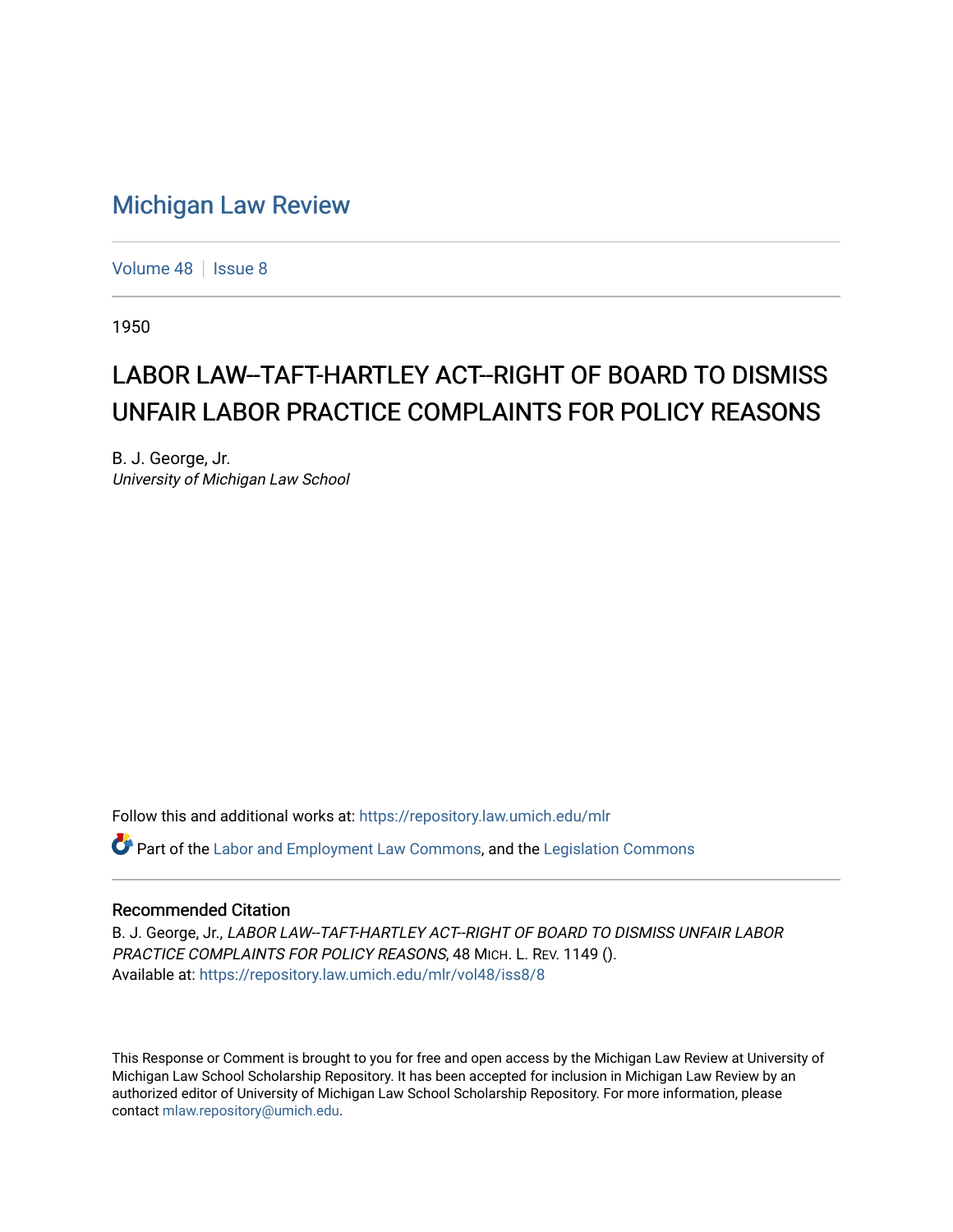LABOR LAW-TAFT-HARTLEY ACT-RIGHT OF BOARD TO DISMISS UNFAIR LABOR PRACTICE COMPLAINTS FOR POLICY REASONS-In recent months the National Labor Relations Board and its General Counsel, Robert N. Denham, have come to grips over the right of the Board to dismiss unfair labor practice charges on ground that to take jurisdiction would not effectuate the policies of the National Labor Relations Act.<sup>1</sup> After unsuccessfully opposing the Board in several cases.<sup>2</sup> Mr. Denham aired the controversy publicly,<sup>3</sup> charging the Board with application of "their old Wagner Act formulae" when "the principle of the theory has been repudiated by the passage of the Taft-Hartley Act." The Board retaliated by revoking all the General Counsel's independent powers not resting in specific provisions of the 1947 Act.<sup>4</sup> The President attempted to do away with even these powers in his recently defeated Administrative Reorganization Plan Number 12.<sup>5</sup>

1 51 Stat. L. 136, 29 U.S.C. (1947) §§141-197. .

<sup>2</sup>H. W. Smith d.b.a. A-1 Photo Service, 83 N.L.R.B. No. 86 (1949); Haleston Drug Stores, Inc., 86 N.L.R.B. No. 125 (1949); Pereira Studios, 83 N.L.R.B. No. 87 (1949); Row Construction Co., 88 N.L.R.B. No. 132 (1950).

<sup>3</sup>Address before New York Building Trades Employers' Association, January 12, 1950, reproduced in 16 VITAL SPEECHES 226-231 (1950); N.Y. TxMEs, January 13, 1950, p. 1:2.

4 See 83 CCH LABOR LAW REPORTER WEEKLY SUMMARY (March 2, 1950). In defending Board decisions before the courts the General Counsel must proceed in "full accordance with the directions of the Board." The new regulations appear in 15 FED. REc. 1088 (1950). 84 CCH LABOR LAW REPORTER WEEKLY SUMMARY (March 9, 1950) reports that Mr. Denham refuses to obey what he regards as a curtailment of his independent authority under the act, including the right to make policy decisions relative to local-type businesses.

<sup>5</sup>Plans are submitted by the President pursuant to the Reorganization Act of 1949, c. 226, P.L. 109 (June 20, 1949). By section 6(a), had the plan not been disapproved by an actual majority of either house of Congress within sixty days from date of submission, it would have gone into effect at the end of the period. The plan [H. Doc. 503, 81st Cong., 2d sess. (1950),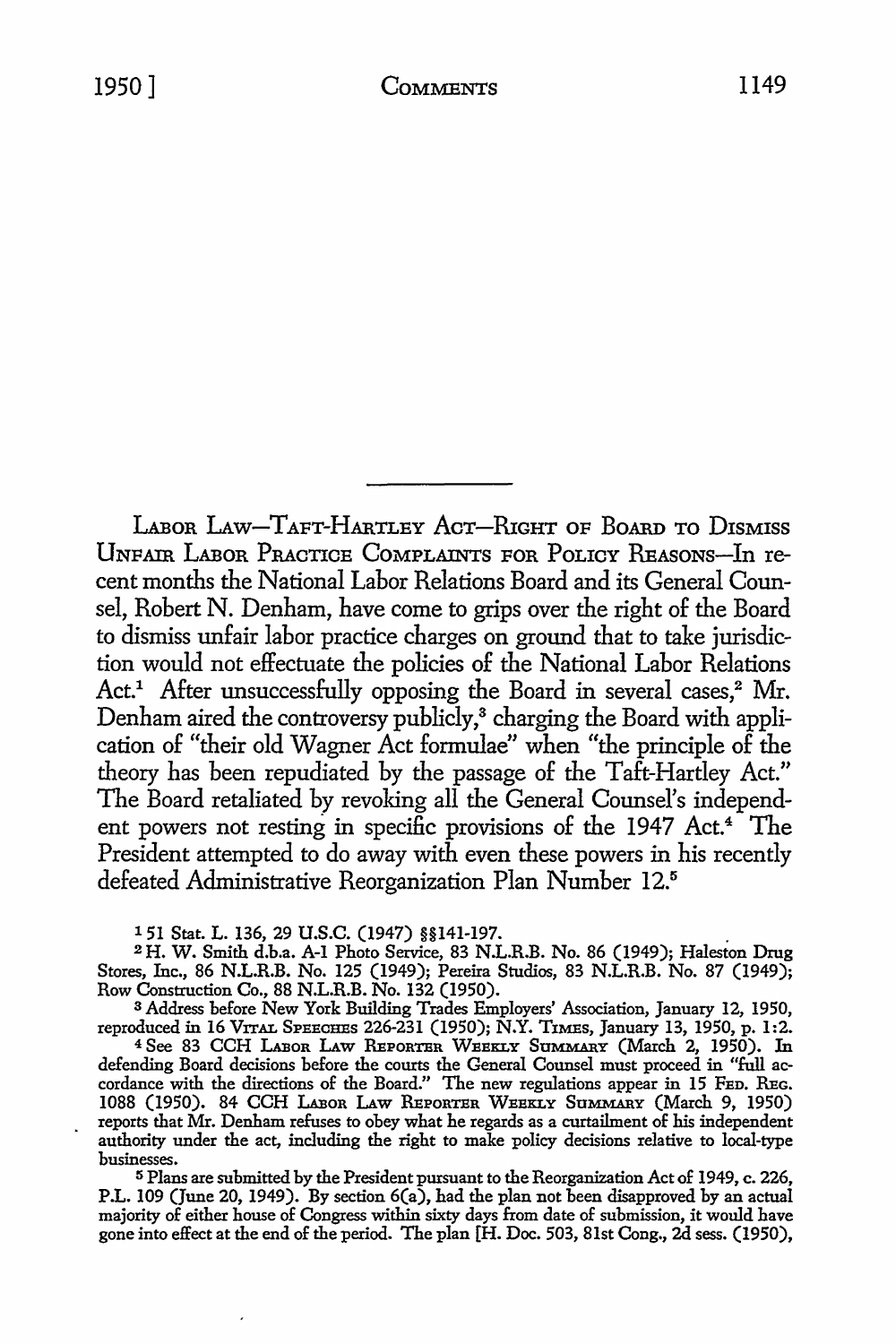The General Counsel bases his argument against the power of the Board *to* dismiss for policy reasons on section 3(d) of the amended act, which gives the General Counsel "final authority" over issuance of unfair labor practice complaints, and upon the legislative intent *to*  separate the judicial functions of the Board from its prosecuting func- . tions, and *to* give the General Counsel the power *to* determine policy in unfair labor practice cases. The Board contends that once a complaint is brought, the General Counsel's "final authority" is exhausted, so that the Board is then free *to* dismiss on policy grounds. The Board also denies any legislative intent *to* limit it *to* quasi-judicial functions.

The Board is empowered to take jurisdiction in any case involving an unfair labor practice "affecting commerce."6 The term "affecting commerce" has potentially a large coverage-"all conduct having such consequences that constitutionally  $[Congress]$  can regulate." $\vec{r}$  The Board has, however, considered several factors in determining whether particular businesses come within the terms of the act, including type of customers served,<sup>8</sup> inter-relation of local and interstate activities,<sup>9</sup> separability of local and interstate operations,<sup>10</sup> and percentage of sales or purchases made in interstate commerce.<sup>11</sup> But over and above these substantive bases for deciding whether a particular business is covered, the Board asserts its power to dismiss if  $(1)$  the business is essentially local in nature, and (2) to assert jurisdiction in such cases would not effectuate the policies of the act. Since policy is at best an uncertain basis in determining whether a given business will be covered, it becomes important to determine whether the Board is in fact acting within its statutory powers when asserting a right to make these decisions on policy grounds.

reprinted, 96 Cong. REC. 3290 (1950); digested, 96 Cong. REC. 3579 (1950)] would have transferred the functions of the General Counsel to the Chairman and the Board, and abolished the General Counsel. The Hoover Commission had made no recommendations exclusively affecting the N.L.R.B. H. Res. 512, 81st Cong., 2d sess. (1950) and S. Res. 248, 81st Cong., 2d sess. (1950) both expressed disapproval of Reorganization Plan Number 12. The plan was disapproved by the Senate on May 10, 1950, 96 Conc. REC. 6874 (1950).

6 Section 10(a), National Labor Relations Act as amended in 1947.

<sup>7</sup>Polish National Alliance v. N.L.R.B., 322 U.S. 643 at 647, 64 S.Ct. 1196 (1944).

s New York Steam Laundry, 80 N.L.R.B. 1597 (1949).

<sup>9</sup>Spickelmeier Co., 83 N.L.R.B. No. 71 (1949).

10 Duke Power Co., 77 N.L.R.B. 652 (1948); Bangor Auto Body Shop, 82 N.L.R.B. No. 76 (1949); Collins Baking Co., 83 N.L.R.B •. No. 88 (1949); cf. Fehr Baking Co., 79 N.L.R.B. 440 (1948).

11 New York Steam Laundry, 80 N.L.R.B. 1597 (1949), where only 7% of receipts were derived from interstate commerce.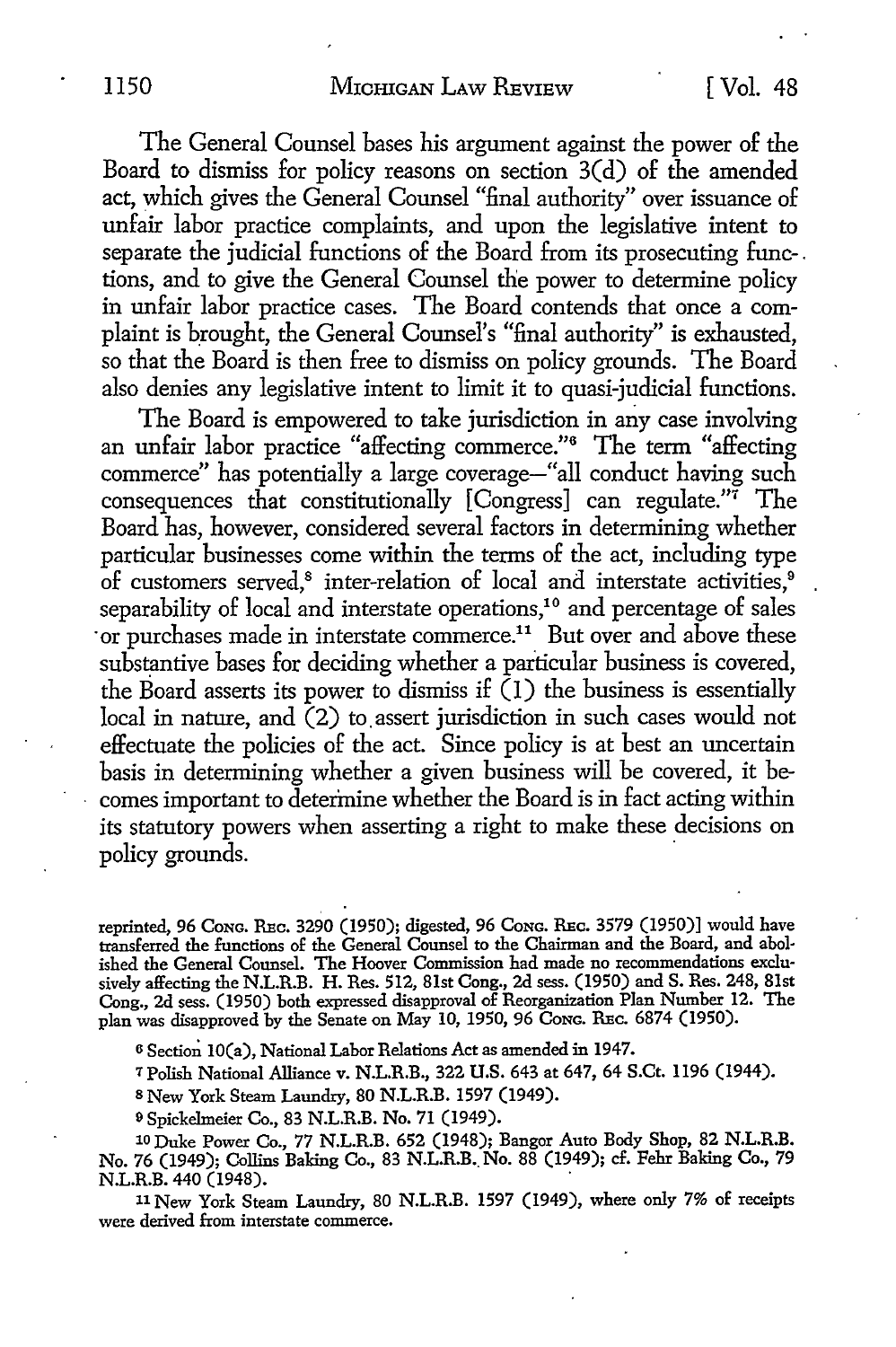## *Congressional Intent to Curb Board Discretion*

Under the original act, the Board had wide discretion in matters of procedure and evidence,<sup>12</sup> and free reign to decide whether taking iurisdiction in a given case would accord with the goals and policies of the act.13 As a result, the outlook of Board decisions varied greatly from time to time.14 Since this vacillation was to varying degrees duplicated in other administrative bodies, Congress limited free and uncontrolled discretionary power generally in this so-called fourth branch of government by the Administrative Procedure Act, part of which called for limited separation of prosecuting from judicial functions of administrative bodies.15 Congress in the Taft-Hartley Act seems clearly to have intended further and more basic changes in the nature of the Board, although whether they used adequate language for the purpose is another question. Board discretion in procedural matters was curbed. Section 10(c) requires that a finding of an unfair labor practice must be based on the "preponderance of evidence."16 By section IO(b) "any such proceeding shall, so far as practicable, be conducted in accordance with the rules of evidence applicable in the district courts of the United

12Republic Aviation Corp. v. NL.R.B., 324 U.S. 793, 65 S.Ct. 982 (1945), allowing the Board to infer from proven facts such conclusions as might be based on the facts proven. Only limited review by the courts was available. N.L.R.B. v. Standard Oil Co., (C.C.A. 2d, 1943) 138 F. (2d) 885; N.L.R.B. v. Indiana and Michigan Electric Co., 318 U.S. 9, 63

S.Ct. 394 (1943).<br>13 Johns-Manville Sales Corp., 61 N.L.R.B. 1 (1945). Scope of court review was also limited in this area. Consolidated Edison v. N.L.R.B., 305 U.S. 197, 59 S.Ct. 206 (1938); Packard Motor Car Co. v. N.L.R.B., 330 U.S. 485, 67 S.Ct. 789 (1947); Jacobsen v. N.L.R.B., (C.C.A. 3d, 1941) 120 F. (2d) 96; N.L.R.B. v. Federal Engineering Co.,

(C.C.A. 6th, 1946) 153 F. (2d) 233. 14 "But there are difficult questions of policy involved in these cases, which, together <sup>14</sup> "But there are difficult questions of policy involved in these cases, which, together with changes in Board membership, account for the contradictory views that characterized their history in the Board. . . We are not at liberty to be governed by those policy considerations in deciding the naked question of law whether the Board is now, in this case, acting within the terms of the statute." Packard Motor Car Co. v. N.L.R.B., 330 U.S. 485 at 492, 67 S.Ct. 789 (1947).

15 60 Stat. L. 237, 5 U.S.C. (1946) §§lO0I-1011. Section 5(c) provides that "no officer, employee or agent engaged in the performance of investigating or prosecuting functions for any agency in any case shall, in that or a factually related case, participate or advise in the decision, recommended decision, or agency review  $\ldots$  except as witness or counsel in public proceedings."

<sup>16</sup> "The conference agreement provides that the Board shall act only on the 'preponderance' of the testimony-that is to say, on the weight of the credible evidence.  $\dots$  [The Board's decision] should indicate an actual weighing of the evidence, setting forth the reasons for believing this evidence and disbelieving that, for according greater weight to this testimony than to that, for drawing this inference rather than that. Immeasurably increased respect for decisions of the Board should result from this provision." Conf. Rep. 510 on S. ll26, 80th Cong., 1st sess. (1947) p. 53.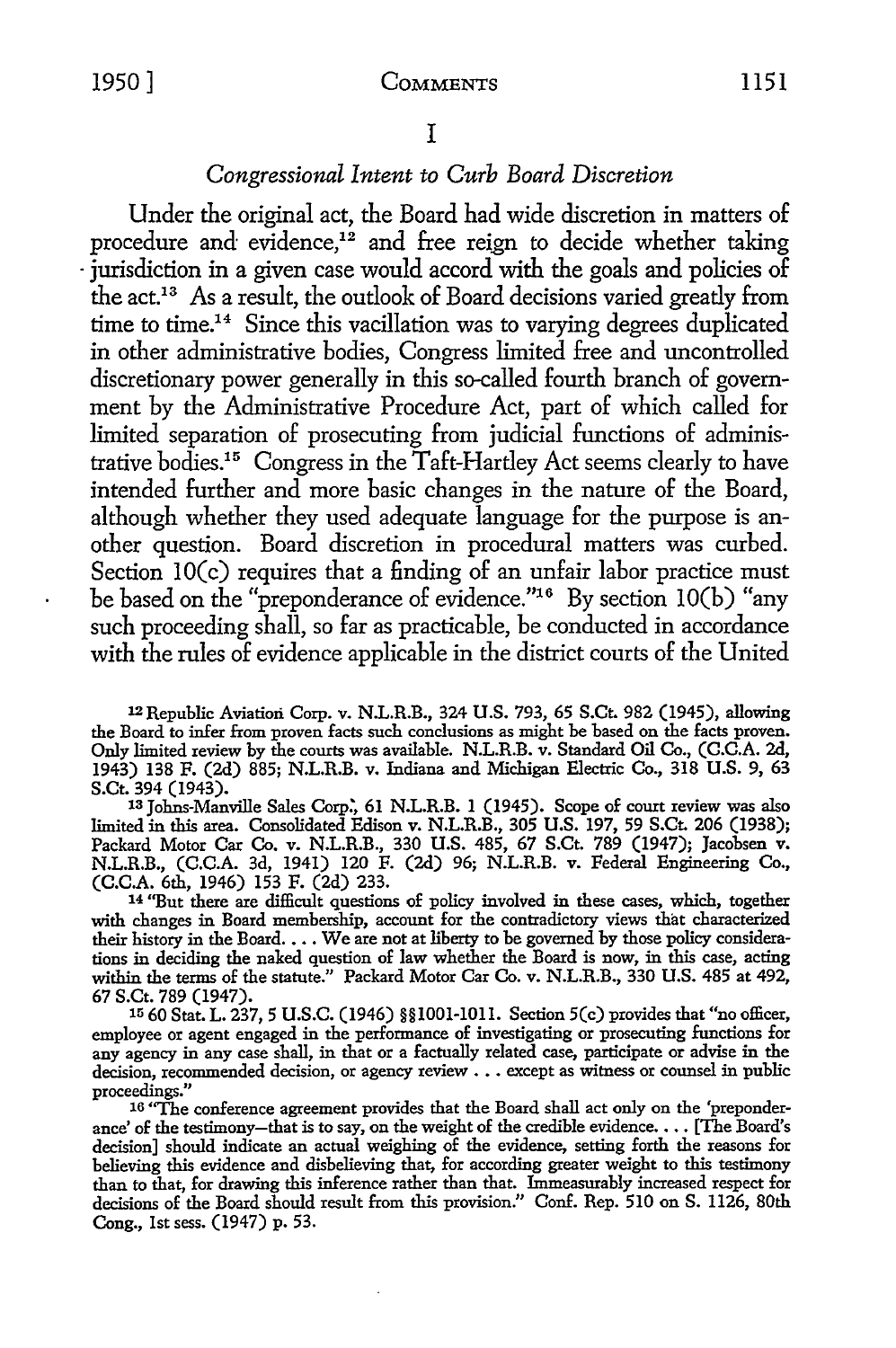States."17 Section 4(a) abolished the Board's review division and curtailed its supervision of trial examiners' reports.18 An extremely im portant innovation was the establishment of the office of General Counsel. The original House bill called for an administrator who would act as an independent agency of the government, and whose function would be to investigate and prosecute unfair labor practice charges, independent of influence and control of the Board.<sup>19</sup> In section  $3\vec{d}$ ) . of the compromise bill these functions were given to the General Counsel,<sup>20</sup> which is evidence of an intent to limit the Board to quasijudicial functions.

Other provisions in the act indicate that Congress probably intended to remove all discretion from the Board as to the prosecution of cases and vest such discretionary power in the General Counsel. The Administrator under the House bill was to have little latitude in determining whether- to prosecute .unfair labor practice charges, even if he found the case "inconsequential";<sup>21</sup> this concept was carried into the compromise bill.<sup>22</sup> The minority members of the Senate recognized and attacked this as a limitation on Board discretion,<sup>23</sup> and President Truman attacked the innovation in his veto message.24 Nor would the

17 "If the Board is required, so far as practicable, to act only on legal evidence, the substitution, for example, of assumed 'expertness' for evidence will no longer be possible." Conf. Rep. 510 on S. 1126, 80th Cong., 1st sess. (1947) p. 53.

<sup>18</sup> "The combination of the provisions dealing with the authority of the General Counsel, the provision abolishing the Board's review division, and the provision relating to the trial examiners and their reports effectively limits the Board to the performance of quasi-judicial functions." Con£. Rep. 510 on S. 1126, 80th Cong., 1st sess. (1947) p. 37.

10 H.R. 3020, 80th Cong., 1st sess. (1947); H. Rep. 245 on H.R. 3020, 80th Cong., 1st sess. (1947).

20 "[H.R. 3020] contemplated that, in unfair practice cases, the Administrator would investigate charges, issue complaints, and prosecute cases ••.. [T]he conference agreement contemplates that these duties will be performed under the exclusive and independent direction of the General Counsel." Con£. Rep. 510 on S. 1126, 80th Cong., 1st sess. (1947) p. 53.

 $21$  "It is only when the facts the complainant alleges do not constitute an unfair practice, or when the the complainant clearly cannot prove his claim, that the Administrator has any discretion not to issue a complaint. It is to be expected that, if a case is weak or is inconsequential, he may attempt to persuade the charging party to drop the case, or he may, without acting as a mediator, conciliator, or arbitrator, suggest that the parties try to settle the dispute between themselves." H. Rep. 245 on H.R. 3020, 80th Cong., 1st sess. (1947) p. 40.

<sup>22</sup>"Under this bill the counsel will have the right to make the decision as between employer and employee; but his decision will be subject to the judicial decision of the Board, and, above the Board, the courts  $\ldots$ ." Senator Taft, 93 Cong. Rec. 7538 (1947).<br><sup>23</sup> See for example, 93 Cong. Rec. 7441 (1947), where Senator Morse stated that the

General Counsel's power "is independent power, sole power, to determine what complaints shall issue and what shall not." See also Senator O'Mahoney's indictment of the ''labor czar," 93 CoNG. REc. 7524 (1947). ·

<sup>24</sup>"It would invite conflict between the National Labor Relations Board and its general counsel, since the general counsel would decide, without any right of appeal by employers and employees, whether charges were to be heard by the Board, and whether orders of the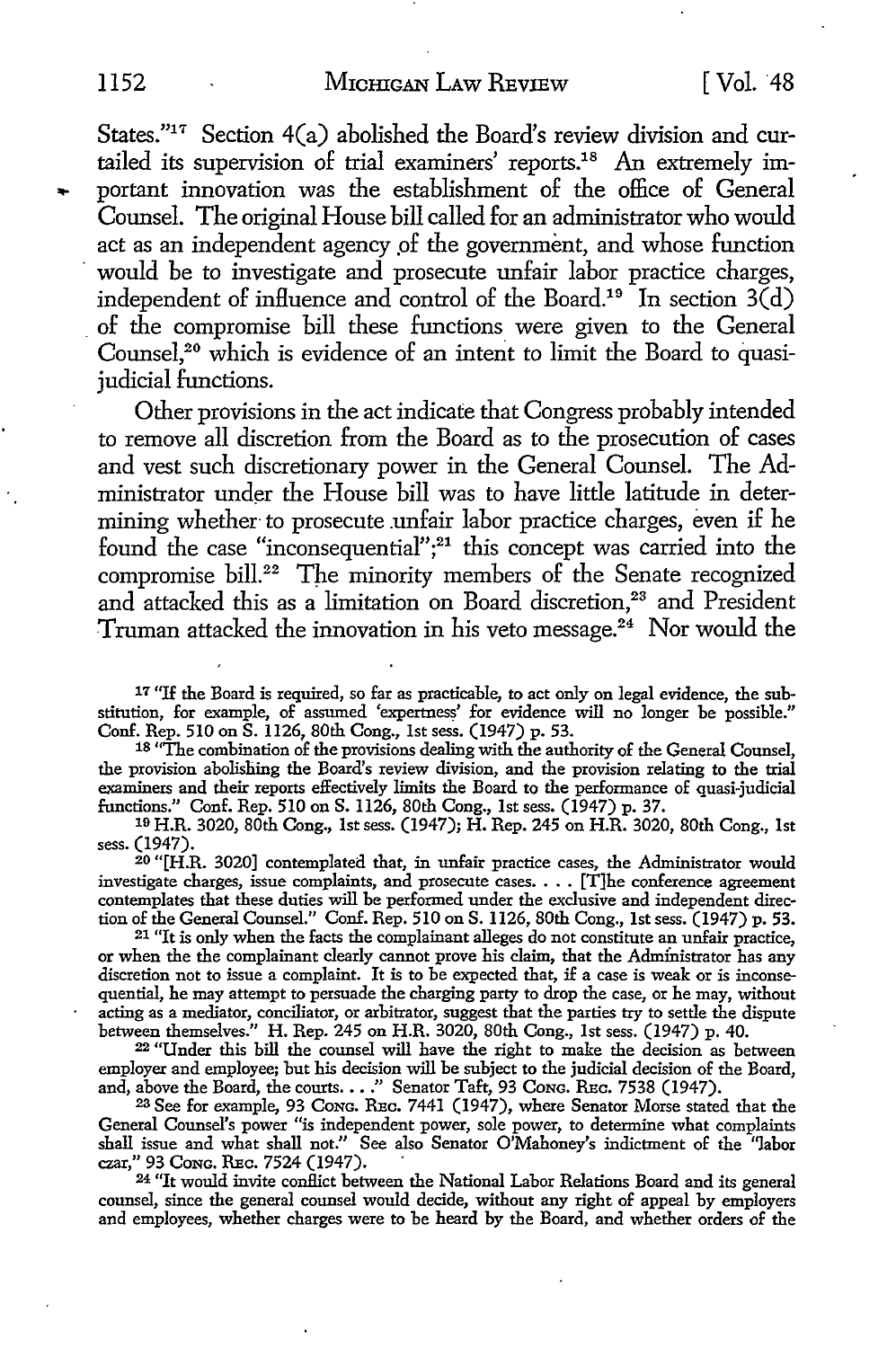#### 1950] COMMENTS 1153

language of the act as passed seem to warrant the exercise of discretionary power by the Board. By section IO(a) the Board is "empowered" to prevent unfair labor practices. Under section IO(c), "if upon the preponderance of the testimony taken the Board shall be of the opinion that any person named in the complaint has engaged in or is engaging in any such unfair labor practice, then the Board . . . shall issue ... an order requiring such person to cease and desist from such unfair labor practices, and to take such affirmative action . . . as will effectuate the policies of this act." The final act certainly did not as categorically limit Board discretion by its terms as did the original House bill. But from pre-enactment materials and the quoted provisions of the act, enough may be gleaned to indicate that the Board was . no longer to have unlimited freedom to deal summarily with cases as it saw  $\tilde{f}$ t.<sup>25</sup>

## II

## *Political .Implications of the Board's Activities*

Upon an examination of cases, one cannot avoid noting the difference in treatment of the amended act by the courts and by the Board. In dealing with the test of coverage under section  $10(a)$ , "affecting commerce," lower federal courts have given the act broad coverage over local industries, which were not considered to be covered under the old act.26 Courts have readily granted injunctions against secondary boycotts in local industries affecting commerce when the Board has requested such relief.27 Some federal courts in dealing with the changed provisions regarding evidence have held that scope of review has there-

Board were to be referred to the courts for enforcement. By virtue of this unlimited authority, a single administrative oflicial"might usurp the Board's responsibility for establishing policy under the Act." 93 Cong. REC. 7587 (1947).

25 In retaliation against Reorganization Plan Number 12, Senator Taft submitted S. 3339,. 81st Cong., 2d sess. (1950), which would establish an independent administrator and define the duties of the N.L.R.B.

<sup>26</sup> Slater v. Denver Trades Council, (10th Cir. 1949) 175 F. (2d) 608; Shore v. Building and Construction Trades Council, (3d Cir. 1949) 173 F. (2d) 678, holding that under the authority of Wickard v. Filburn, 317 U.S. 111, 63 S.Ct. 82 (1942) the act has application to local cases where the activities charged would if multiplied into a general practice exert a disruptive influence on interstate commerce calling for preventive regulation.<br><sup>27</sup> Section 10(1) authorizes the Board to seek temporary restraining orders against viola-

tions charged under 8(b)(4)(A). Slater v. Denver Trades Council, (10th Cir. 1949) 175 F. (2d) 608; Shore v. Building and Construction Trades Council, (3d Cir. 1949) 173 F. (2d) 678; Cranefield v. Bricklayers Union, (D.C. Mich. 1948) 78 F. Supp. 611. United Brotherhood of Carpenters and Joiners v. Sperry, (10th Cir. 1948) 170 F. (2d) 863, held that a secondary boycott was a prohibited activity which in local building trades activities could be regulated as affecting commerce.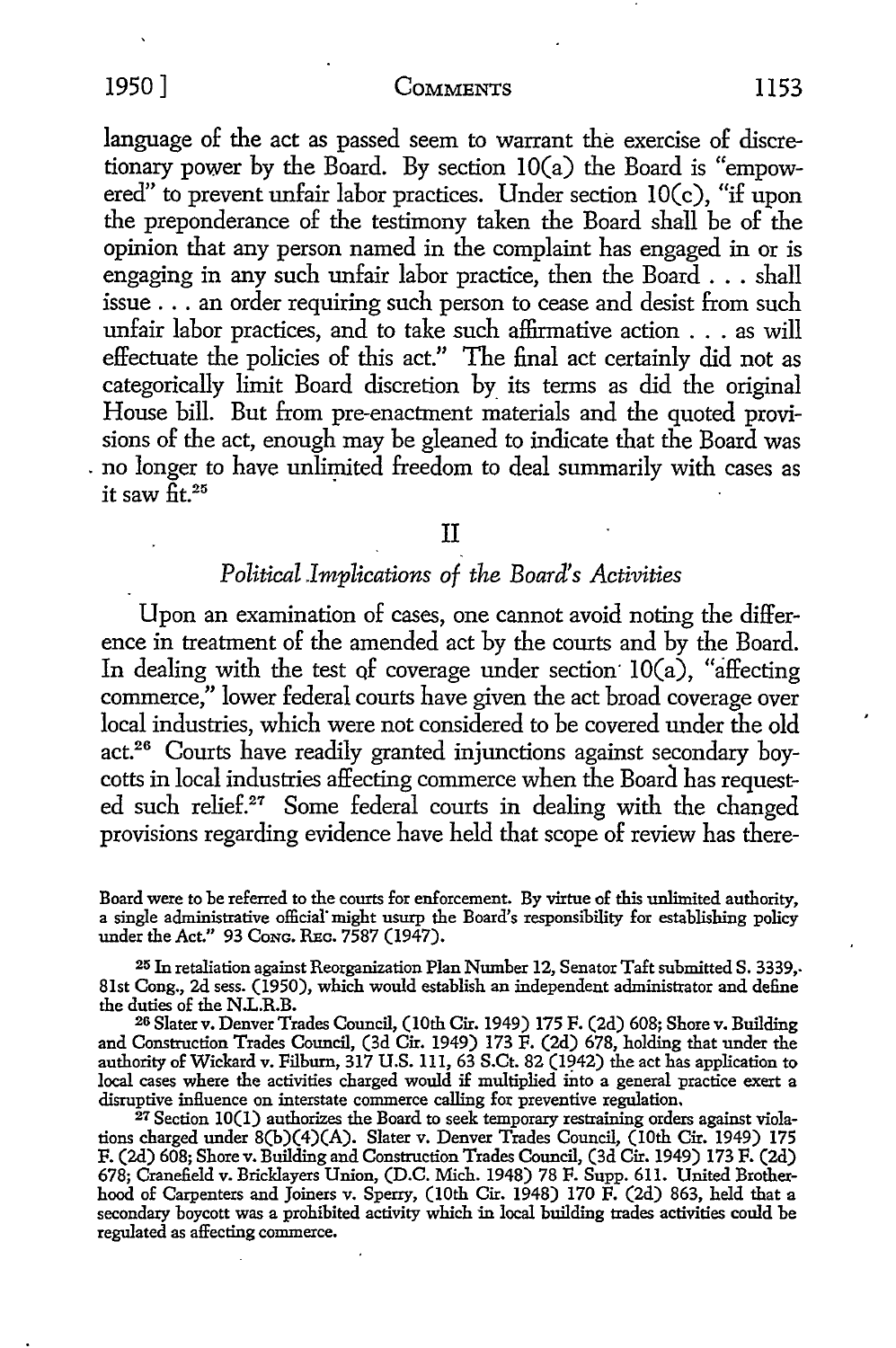by been increased.<sup>28</sup> The courts in general have applied the act as written.

The Board at first deliberately strived to reach every conceivable practice outlawed and new industry covered by the amended act, its decisions after a time becoming harsher than those of the courts. Perhaps one of cynical outlook might conclude that there is a noticeable correlation between the increasing harshness of Board decisions and increased Administration efforts to do away with the Taft-Hartley Act. During the summer of 1949 the Thomas-Lesinski (Administration) bill, which in practical effect restored the original Wagner Act, was replaced by the Taft substitute bill,<sup>29</sup> which was passed by the Senate on June 30, 1949. Since then, by coincidence or design, the Board appears to have pursued a course which apparently has vitiated the force of the act in many respects. The General Counsel has resisted this change in attitude, in furtherance of which policy dismissals by the Board play a useful role. The following lines of cases serve to indicate this change in approach to enforcement of the act.

The Board has severely limited the scope of certain union unfair practices under section  $8(b)$ . In the area of secondary picketing, forbidden under 8(b)( 4)(A), the Board first held in *Matter of Sealright Pacific, Ltd.*<sup>30</sup> that it was secondary picketing where striking employees followed their employer's trucks to their destination and picketed them there. *Matter of Pure Oil*,<sup>31</sup> however, involved a picket line around the primary employer's dock, which employees of a second employer also using the dock refused to cross. The Board held it was primary action because confined to the primary employer's premises. A majority considered "hot cargo" letters not an inducement to concerted action under 8(b)(4)(A). The *Sealrighi* case was narrowly limited in *Matter of Schultz Refrigerated Service32* by a holding that where strikers

28 The Supreme Court in N.L.R.B. v. Pittsburgh Steamship Co., 337 U.S. 656, 69 S.Ct. 1283 (1949) remanded to the Court of Appeals to determine whether the scope of review over Board findings had been enlarged by the new evidence requirements of the act. In Pittsburgh Steamship Co. v. N.L.R.B., (6th Cir. 1950) 180 F. (2d) 731, the court held that section  $10(e)$  of the act meant in light of section  $10(b)$ , (c) and (f) a broadened scope of review, and indicated that even if this were not so, section  $7(3)$  of the Administrative Procedure Act would result in broader review powers. Opposed are N.L.R.B. v. Minnesota Mining and Manufacturing Co., (8th Cir. 1950) 179 F. (2d) 323; N.L.R.B. v. Booker, (5th Cir. *<sup>1</sup>*1950) 180 F. (2d) 727; and N.L.R.B. v. Universal Camera Corp., (2d Cir. 1950) 179 F. (2d) 749, where Hand, J. indicated that he believed section lO(e) merely made definite what had been implied under the old act. The Supreme Court will without doubt resolve this conflict by rehearing the Pittsburgh Steamship case.

<sup>29</sup> Labor-Management Relations Act of 1949, S. 249, 81st Cong., 1st sess. (1949).

so 82 N.L.R.B. No. 36 (1949).

a1 84 N.L.R.B. No. 38 (1949).

s2 87 N.L.R.B. No. 82 (1949).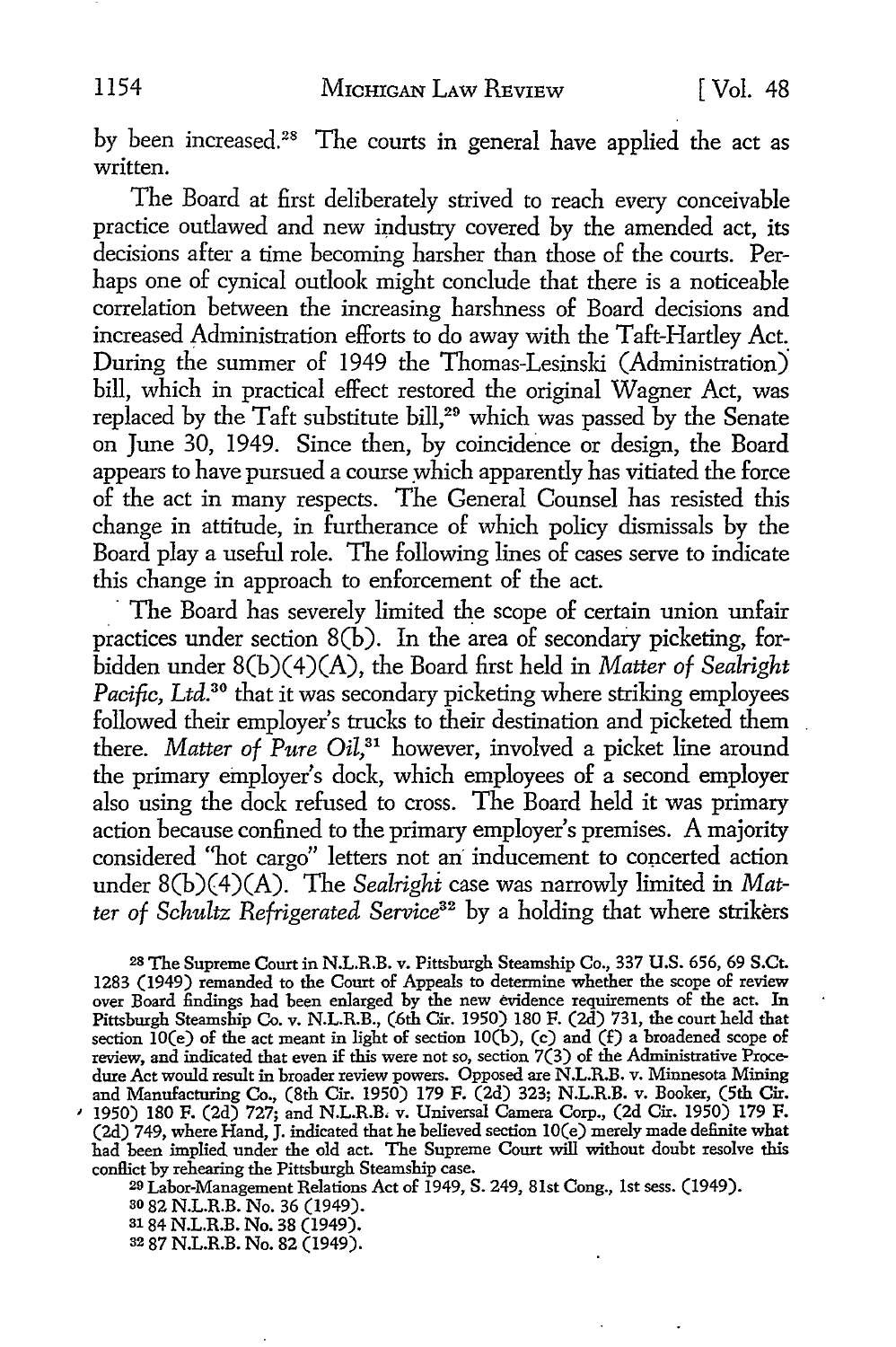#### 1950] COMMENTS 1155

followed the struck employer's trucks to their destination it was "primary picketing" because the employer did business everywhere his trucks went, even though the fact situation there and in the *Sealright*  case were similar. The result is certainly a-restricted application compared to the broad coverage which the language of  $8(b)(4)(A)$  and its legislative history<sup>33</sup> might warrant.

A similar pattern has appeared in Board decisions on the use of "unfair lists" in the building trades industry. *Matter of United Broth*erhood of Carpenters and Joiners<sup>34</sup> had stated that to place an employer on an "unfair list'' was an inducement for other employees and employers to cease handling the goods or using the services of the primary employer, and was therefore an unfair labor practice under section 8(b)(4)(A). But in the *Grauman Company* case35 the Board held that the use of such an "unfair list," "whatever its psychological impact," does not induce employees of other employers to engage in a work stoppage within the meaning of  $8(b)(4)(A)$ . The opinion went on to state that even if such stoppages occurred, there was no intent evidenced to produce the specified result. But it is difficult to see for what other purpose the list was circulated in the construction industry where no retail patronage by union members is involved.

The Board recognized in numerous cases after 1947 that the amended act was designed to reach the construction industry, in which the secondary boycott and closed shop have been prevalent.<sup>36</sup> In the earlier cases the Board did not claim the power to dismiss complaints of unfair labor practices on policy grounds because the business was local, or for any other reason, $37$  although it still claimed the right to exercise policy

<sup>33</sup>See H. Conf. Rep. 510 on S. 1126, 80th Cong., 1st sess. (1947) pp. 42-46; H. Rep. 245 on H.R. 3020, 80th Cong., 1st sess. (1947) pp. 23-24, 44. .

<sup>34</sup>81 N.L.R.B. No. 127 (1949). See also Osterink Construction Co., 82 N.L.R.B. No. 27 (1949).

35 87 N.L.R.B. No. 136 (1949). See also Pure Oil, 84 N.L.R.B. No. 38 (1949) for treatment of "hot cargo" letters.

36 J. H. Patterson, 79 N.L.R.B. 355 (1948). "Moreover, the legislative history of the · 1947 amendments is replete with evidence that, especially where secondary boycotts were concerned, Congress intended the Board to exercise its plenary power to protect small and concerned, Congress intended the board to exercise its pienary power to protect small and<br>relatively local enterprises against the impact of union boycotts...." United Brotherhood of<br>Carpenters and Joiners, Local 74, 80 N. rule as the Court of Appeals in Shore *v.* Council, (3d Cir. 1949) 173 F. (2d) 678, in United Brotherhood of Carpenters and Joiners, 81 N.L.R.B. No. 127 (1949).

37 "The General Counsel having seen fit to prosecute this case, I believe that the Board is under a duty to complete the task by asserting jurisdiction. If I thought the exercise of Board discretion permissible, I would, consistently with the view expressed in representation cases, refrain from applying the federal power to so local and so diminutive a controversy." Chairman Herzog concurring in United Brotherhood of Carpenters and Joiners, 81 N.L.R.B. No. 127 (1949).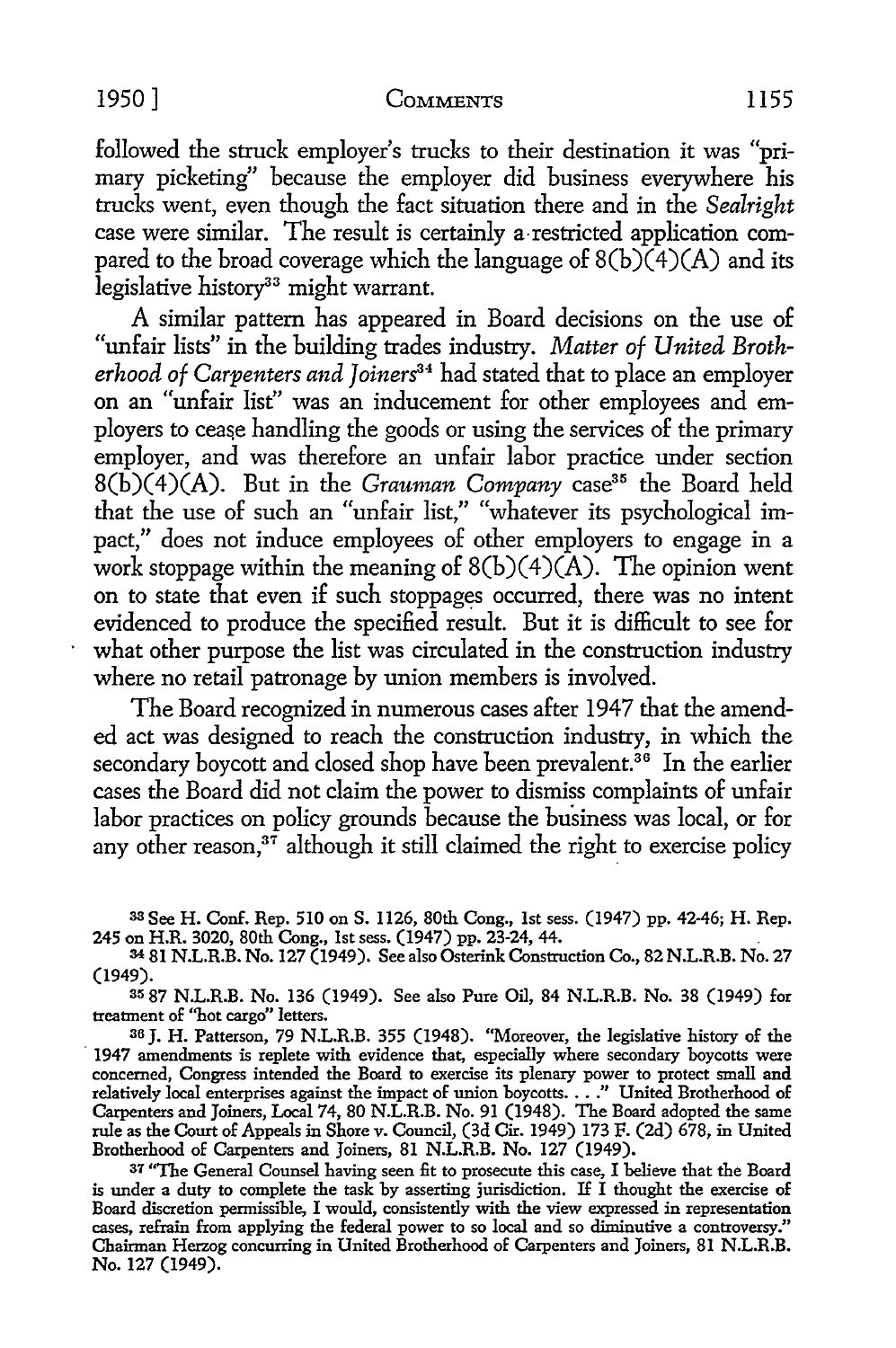## 1156 MICHIGAN LAW REVIEW [ Vol. 48

discretion in representation disputes in the building industry.<sup>38</sup> The difference may be attributed to the method of initiation of Board action-unfair labor practice charges are initiated by the General Counsel, representation disputes by action of the parties. But in the latter part of 1949 the Board began its drive to assert policy discretion, both in the construction industry<sup>39</sup> and in local and service businesses.<sup>40</sup> It may well be that the Board is concerned only with case. load, or is merely asserting an understandable combativeness against the claims of the General Counsel. But it would also appear that such policy dismissals form handy precedents for avoiding cases involving industries where union unfair labor practices are strongly entrenched, although it is only fair to indicate that most such dismissals to date have been of charges of employer unfair labor practices under the· several provisions of section  $8(a)$ . Policy discretion would also be useful in avoiding such cases as are still covered by the act under the Board's earlier restrictive interpretation of the provisions of section  $8(b)(4)(A)$ .

## III

## *Conclusions*

From the legislative history of the act it would appear that Congress intended by the separation of functions and by the changes in Board rules of evidence and procedure that the Board should function primarily· as a quasi-judicial agency. Courts-themselves generally view disposition of cases on grounds of policy as extraordinary, particularly when jurisdiction is conferred by statute.<sup>41</sup> However, extraordinary remedies are ordinarily not granted as a matter of course, and the whole area of equitable remedies is considered discretionary.42 The applica-

38 In Liddon-White Truck Co., 76 N.L.R.B. 1181 (1948) the majority found the "policies of the act can best be effectuated if the organizational activities . . . herein involved are conducted within the framework of the act." Chairman Herzog, dissenting in J. H. Patterson, 79 N.L.R.B. 355 (1948), stated that "we do not share our colleagues' desire to exercise the jurisdiction which appears sustainable as a pure matter of law. The fact that this Board may do something does not mean it must or should."

39 Petredis & Fryer, 85 N.L.R.B. No. 45 (1949); Valley Concrete Co., 88 N.L.R.B. No. 116 (1950); Row Construction Co., 88 N.L.R.B. No. 132 (1950).

40 Hom-Ond Food Stores, Inc., 77 N.L.R.B. 647 (1948); Haleston Drug Stores, Inc., 82 N.L.R.B. No. 148 (1949); Haleston Drug Stores, Inc., 86 N.L.R.B. No. 125 (1949); **A-1**  Photo Supply, 83 N.L.R.B. No. 86 (1949); Indianapolis Cleaners and Launderers Club, 85 N.L.R.B •. No. 202 (1949); Asax Co., 85 N.L.R.B. No. 199 (1949); Millage, 87 N.L.R.B. No. 42 (1949); Childs Co., 88 N.L.R.B. No. 139 (1950).

<sup>41</sup> Meredith v. Winter Haven, 320 U.S. 228 at 234, 64 S.Ct. 7 (1943) states that dismissal on policy grounds where diversity jurisdiction is properly invoked is possible only where there is "some recognized public policy or defined principle guiding the exercise of the jurisdiction conferred, which would in exceptional cases warrant its non-exercise."

42 See Meredith v. Winter Haven, 320 U.S. 228 at 234, 64 S.Ct. 7 (1943).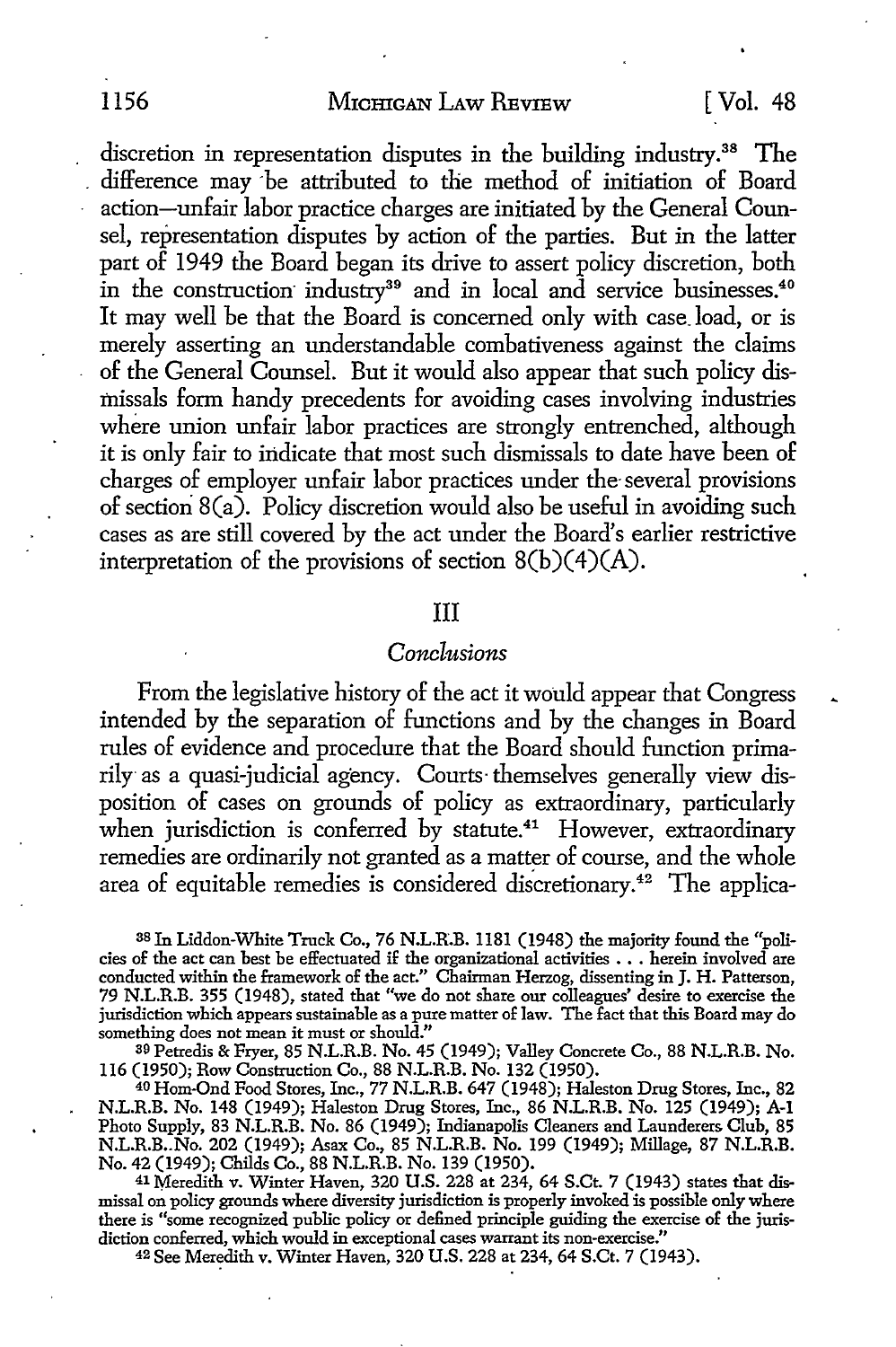## 1950] COMMENTS 1157

tion of the de minimis doctrine is in practical effect a policy matter. Exercise of the de minimis principle by the Board was approved under the Wagner Act,<sup>43</sup> and would hardly be denied even if the Board were considered strictly judicial. But the Board is apparently not using de minimis in its policy dismissals.<sup>44</sup> Nor would it seem that there is any room for equitable-type discretion except as granted in IO(c) as to remedies. One might well analogize diversity jurisdiction of federal courts and jurisdictions over businesses affecting interstate commerce as given to the Board, and argue for the limited discretion recognized in the *Milford* case.

However, that the Board has repudiated any such limitations resting either in the act or in certain of its earlier decisions is shown by the Board's reaffirmance of its position in the recent *Haleston Drugs*  case.<sup>45</sup> The premise that Board discretion is inherent in the act would not seem *to* be supported by the literal language of the act; the Board's contention in the *A-1 Photo Supply* case<sup>46</sup> that there was no Congressional intent *to* "convert prosecutor into judge" seems unsupported by legislative history of the act as amended. The problem has not been raised before the courts by the General Counsel,<sup>47</sup> but Mr. Denham has urged employers to contest Board policy dismissals.<sup>48</sup> A recent federal case involving section IO(k) of the act, which provides for Board hearings in jurisdictional disputes under  $8(b)(4)(D)$ , seems to indicate that the Board could not decline jurisdiction for policy reasons.<sup>49</sup> While not in itself a strong precedent for possible interpretation

43 N.L.R.B. v. Fainblatt, 306 U.S. 601, 59 S.Ct. 668 (1939).

<sup>44</sup>Board jurisdiction was upheld in cases where percentage of interstate shipments was small in comparison with total shipments of the business involved. For example, see N.L.R.B. v. Green, Inc., (C.C.A. 4th, 1942) 125 F. (2d) 485 (less than 1%); J. L. Brandeis & Sons v. N.L.R.B., (C.C.A. 8th, 1944) 142 F. (2d) 977 (.0024%). Dollar volume is apparently no criterion for the Board. In New York Steam Laundry, 80 N.L.R.B. 1597 (1949) the Board took jurisdiction over a business whose purchases in interstate commerce totaled only \$97,000, and 24% of whose gross of \$439,000 came from services to interstate carriers. Indianapolis Cleaners and Launderers Club, 85 N.L.R.B. No. 202 (1949) involved a policy dismissal where 7% of a gross of more than \$11 million was gained directly in interstate commerce, much of the remaining being derived from businesses themselves affecting interstate

<sup>45</sup> 86 N.L.R.B. No. 125 (1949). The Board seems to consider itself purely an administrative body, with no limitations on its discretion, either inherently or through Taft-Hartley.

46 83 N.L.R.B. No. 86 (1949).

47 Section IO(f) provides that "any person aggrieved" by a Board order may appeal to a court of appeals for review. There may be some question as to whether the General Counsel comes within the terms of the act, even though in ordinary court procedure a prosecuting or district attorney may appeal adverse rulings.

<sup>48</sup>In his New York speech, supra, note 3.

49 The lower court decision, Parsons v. Herzog, (D.C. D.C. 1949) 85 F. Supp. 19, held that a hearing was mandatory regardless of case load or other remedies available under the act. The Court of Appeals reversed in part in Herzog v. Parsons, (App. D.C. 1950) 181 F. (2d)